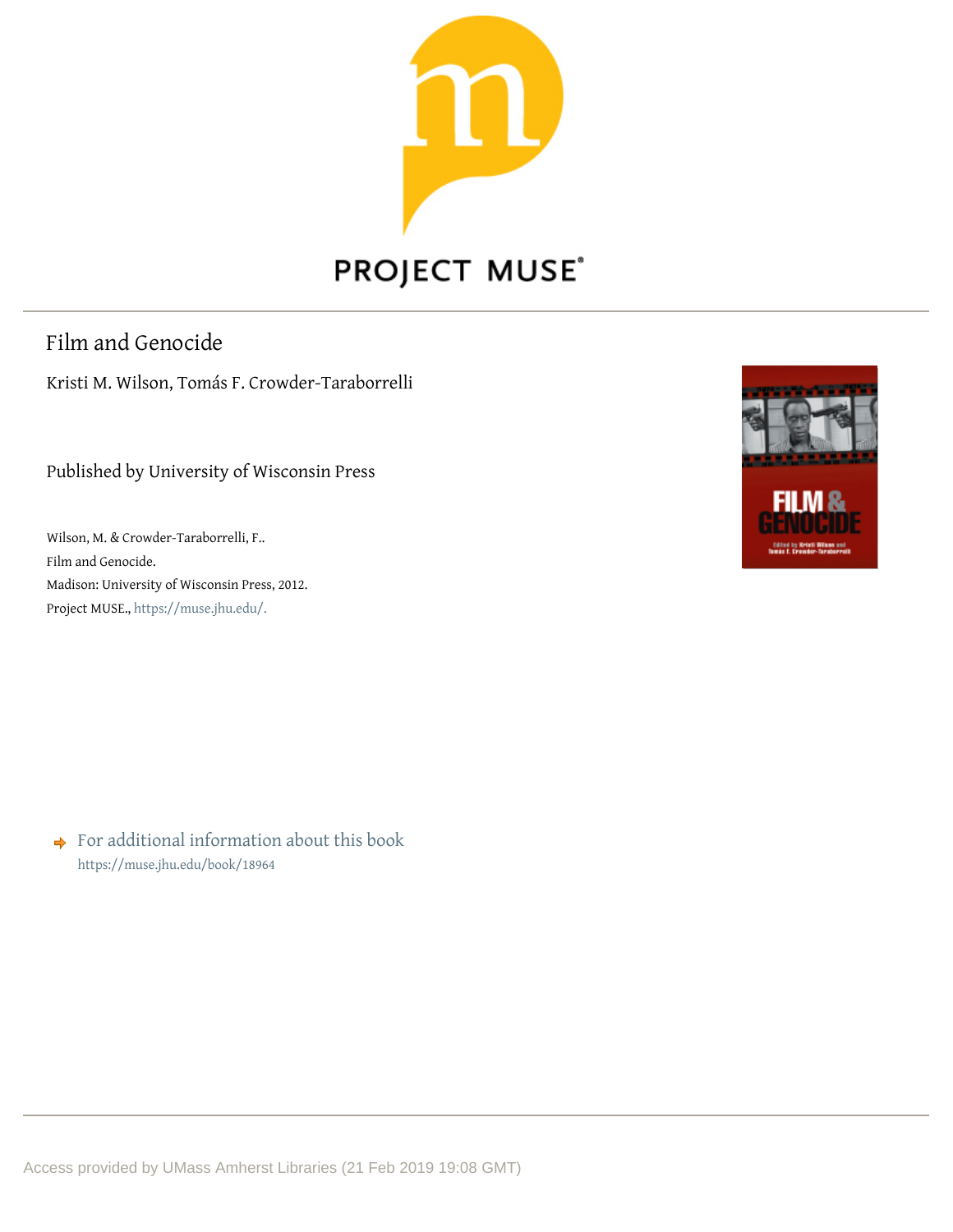# GIs Documenting Genocide

*Amateur Films of World War II Concentration Camps*

marsha orgeron

It is clear that the time is upon us for the screen to be intently utilized in bringing home to all people a comprehension of the scope of Nazi crimes . . . And the public—or that element of it which might feel its sensibilities abused—must realize that informational pictures, no matter how shocking, are for the general good. . . . The suffering of others must be felt by all of us in some sense if we are to have a comprehension of what has happened in the world in these black years. bosley crowther, "The Solemn Facts"

I saw and photographed the piles of naked, lifeless bodies, the human skeletons in furnaces, the living skeletons who would die the next day because they had had to wait too long for deliverance. . . . Using the camera was almost a relief. It interposed a slight barrier between myself and the horror in front of me.

Margaret Bourke-White, *Portrait of Myself*

I want to use these ideas—one voiced by a popular movie critic writing from the American home front in the spring of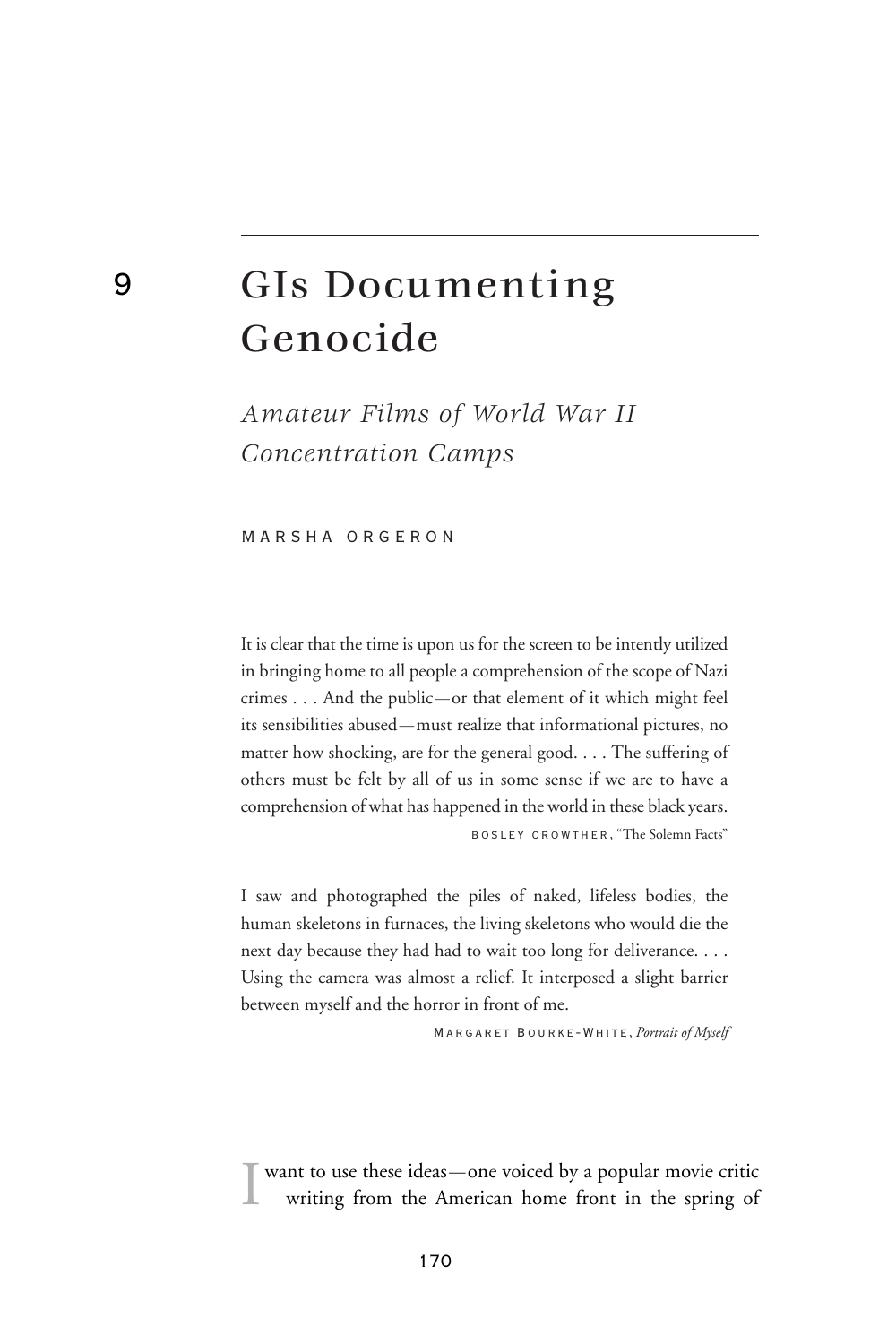1945, the other by a photographer writing retrospectively (in 1963) about her firsthand experiences of the Nazi concentration camps—as a jumping-off point and a frame for this exploration of the all-but-forgotten amateur cinematographic record of concentration camps at the close of World War II. Crowther advocates for using cinematic evidence of the camps as part of a public mission of education and empathy building. This philosophy regards seeing as the first step to believing the unfathomable. Although "comprehending" may be a bit of an overstatement, the sense that "the public," as Crowther puts it, needed to be exposed to visual evidence of Nazi atrocities was widespread, if equally controversial.<sup>1</sup> Bourke-White, one of the first photographers to document postliberation Buchenwald, speaks from the other side of the camera, articulating the power of the photographic instrument precisely as a means—and perhaps a justification—of psychological distance between the photographer and her horrific subjects. Images of the camps raised—and still raise—the most serious of ethical questions, which were and are confronted by an array of spectators, each with vastly different stakes, at their respective moments of confrontation with these images.

The concentration camps were, almost immediately following their liberation, treated as memorials and as educational displays. American soldiers, the international media, and the local citizenry were encouraged to tour the camps, and German prisoners of war (POWs) were ordered to witness the genocidal traces that remained within camp gates. The 16mm footage shot by Dick Ham at Buchenwald in April 1945 for broadcaster Lowell Thomas (the footage was never used), for example, depicts the postliberation camp already endowed with museum-like qualities.<sup>2</sup> Makeshift exhibits representing Nazi crimes against humanity were on display as part of the emerging project of documenting the genocidal acts that transpired at the camp prior to liberation, with survivors on hand, in this case, as witnesses testifying to their experiences. General Dwight D. Eisenhower, who visited Ohrdruf (a Buchenwald subcamp) on April 12, 1945, strongly encouraged Allied troops to see for themselves the conditions at these newly liberated camps, while Army Signal Corps and journalistic photographers were called in on an explicitly evidentiary mission to shoot both still and moving images.<sup>3</sup> As Jeffrey Shandler argues, Eisenhower "was at the forefront of establishing the act of witnessing the conditions of recently liberated camps as a morally transformative experience."<sup>4</sup> Seeing the camps in person was, according to this logic, ideal; but seeing representations—photographs and films—was an acceptable alternative. This culture of documentation and witnessing was being established in official capacities and policies, but soldiers who entered the camps often created more personal records of what they encountered.

There exists an extensive literature on the official photographic and moving image record of the camps at the close of the war. The unofficial, amateur movie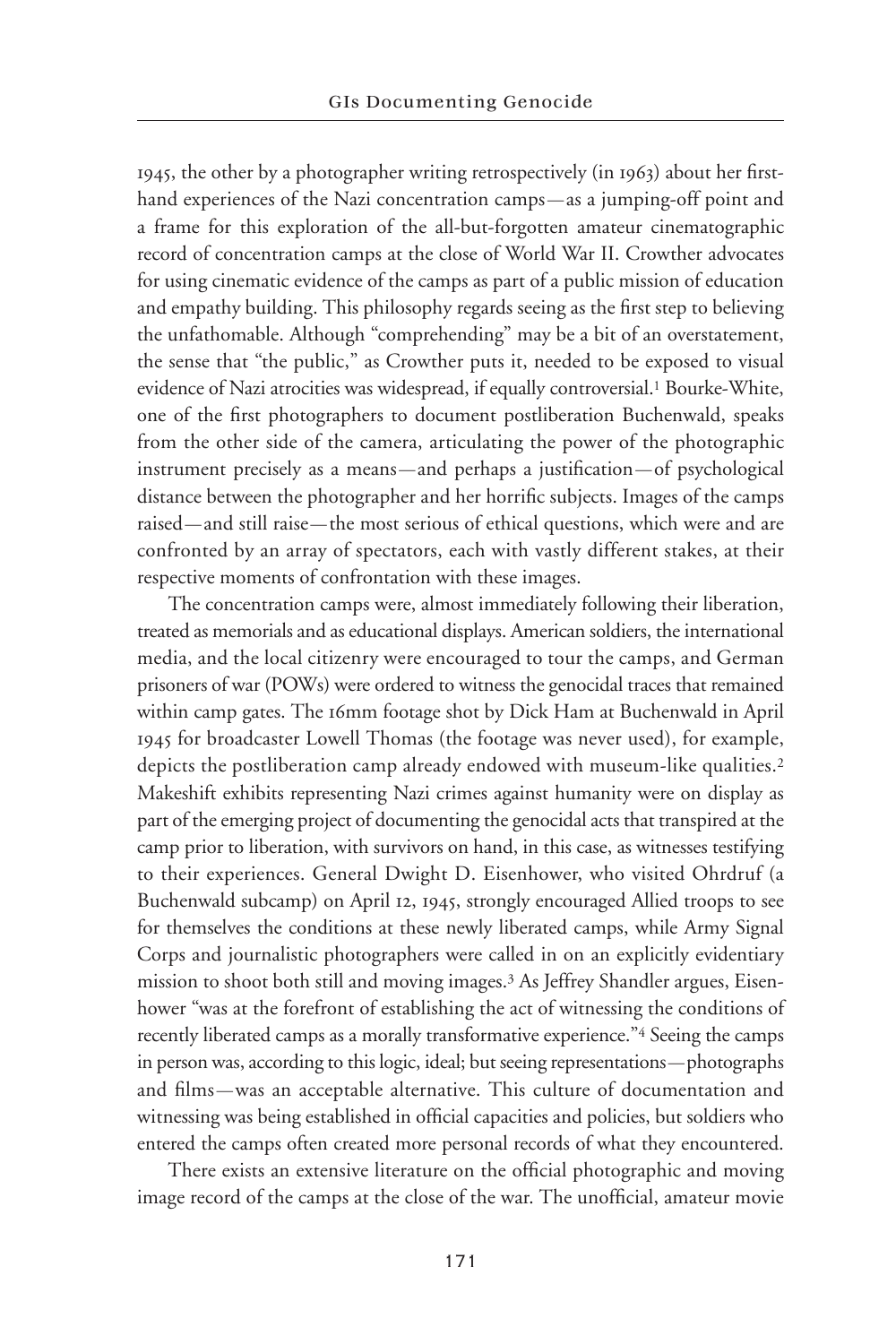footage shot by enlisted men has been virtually ignored. As Susan Carruthers has put it, "The visual register of genocide continues to be shaped by footage shot by the U.S. Army Signal Corps and Soviet camera crews on entering the camps in 1945."<sup>5</sup> Indeed, our cultural memory of the Holocaust and especially of the concentration camps as the most concrete manifestation of the Nazi's plans for European Jews consists almost entirely of official still and moving images, military as well as journalistic. Both Barbie Zelizer and Janina Struk, in their respective books about photographing and filming the Holocaust, discuss amateur *still* photography—which was widespread at the close of the European segment of the war. However, they entirely ignore the subject of amateur films.<sup>6</sup>

This conspicuous critical neglect is, no doubt, partly due to the difficulty researchers have had in trying to access such films, at least until recently. As 8mm and 16mm collections continue to enter archives, and—equally importantly—as archives recognize the historical value of amateur cinematography and of providing access to these collections, historians and scholars are offered an opportunity to think about new perspectives on the concentration camps as the most coherent symbol of genocide at the close of the war. These films offer us a glimpse into the close of the European segment of the war through the eyes of the soldiers who felt compelled to capture some aspect of it on motion picture film. Their cinematic records are an important alternative source of knowledge about the camps and can be considered a unique type of home movie as well as a horrific visual souvenir of the war.<sup>7</sup>

#### **Home Movies at War**

Despite rules against enlisted men shooting personal films during the war, small gauge filmmakers did not all abandon their cinematographic hobbies during World War II. Some were called on to work for the official documentary units of the Signal Corps, during which time they also managed to shoot footage for their personal collections (George Stevens is a well-known example of this). Still others managed to bring with them or to procure 8mm and 16mm cameras while overseas. Much of the amateur footage taken of the camps at the close of the war has been kept in private hands, shown, if at all, to family and friends. In recent years, however, these films have begun to make their way into archives such as the United States Holocaust Memorial Museum (USHMM), the Library of Congress (LOC), the Academy of Motion Picture Arts and Sciences (AMPAS), and Emory University. Collecting institutions have begun the diligent work of preserving and making access copies of these materials, which cannot readily be shown to researchers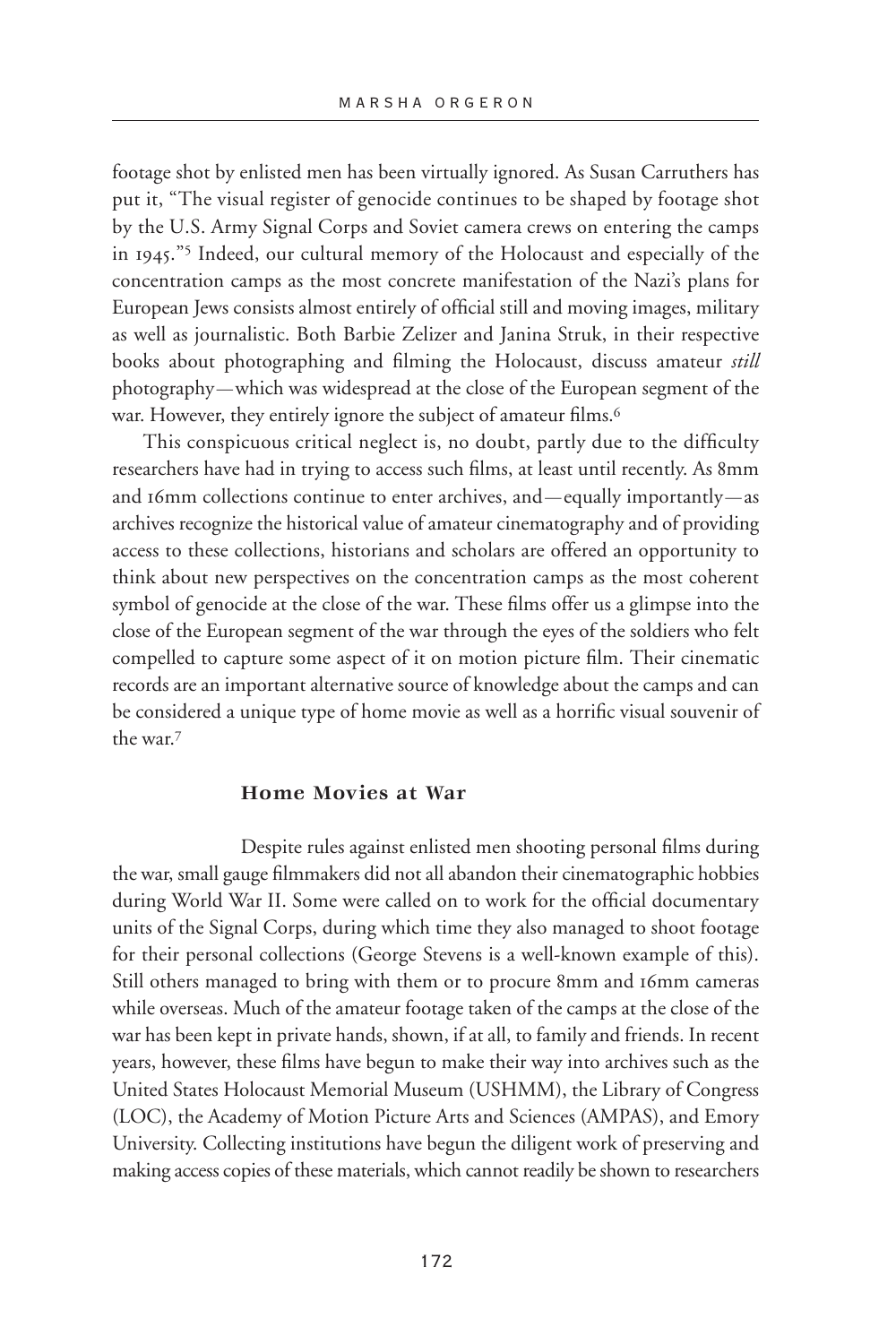in their original 8mm and 16mm formats. Some archives have made these films even more widely accessible, not only to scholars but also to the general public, by putting them online. The USHMM has been most active in facilitating access to the moving image holdings in their Steven Spielberg Film and Video Archive, and visitors to their website can search their easily navigable database using such terms as "concentration camps," "liberation," or "Dachau."<sup>8</sup>

Almost all the amateur film that I have encountered from World War II depicts innocuous images of "downtime": shots of clowning around, smoking, and reading, the local landscape and citizenry. Most of this footage was shot by men in the army while they were in Europe. Retired Major Norman Hatch, who was on active duty as a cameraman for the U.S. Marine Corps from 1941 to 1946, explained that marines would have had been hard pressed to shoot their own movies during World War II, likely more so than men in the army or air force.<sup>9</sup> Because of the close quarters kept by marines onboard a ship, hobbyist activities such as filming would likely not have taken place without catching the eye of a ship's skipper, who could confiscate and, if necessary, destroy any unofficial photographic equipment. Soldiers in the army appear to have had different cinematographic fortunes, despite the fact that amateur filming overseas was officially restricted for very logical reasons: the film an enlisted man might shoot could reveal secrets, positions, and so on if captured by the enemy. As retired cameraman Hatch clarified, "You're on duty 24–7; you're never a civilian part time, especially during a war."<sup>10</sup> Despite this, I have tracked down dozens of 8mm and 16mm amateur films shot by soldiers of the camps following their liberation. I am certain that there are other such films to be found in archives, libraries, and historical societies, much as I am sure that similar films exist in private hands as well as in many a landfill.

In October 1944, *Home Movies* magazine published an article by Private First Class Gene Fernette titled "G.I. Movie Makers." It begins: "Not every G.I. Joe succumbed to the feverish impulse to dispose of his worldly goods, including his cine equipment, immediately after receiving that special 'greeting' from Uncle Sam. Many brought their cameras along with them to training camp and found opportunity to carry on with their hobby of making movies. . . . Of course, not every cinefilming G.I. found taking his camera along easy. Certain branches of the services made this impractical or impossible."<sup>11</sup> Despite the range of prohibitions against filming that existed in all of the military branches, Fernette acknowledges that "many have been fortunate to have cine cameras along with them overseas and have succeeded in obtaining some rare pictures in spite of the dearth of film, most of which must be supplied to them from here."<sup>12</sup> In J. H. Schoen's February 1945 *Home Movies* article about the Army Signal Corps, cameraman Corporal Roy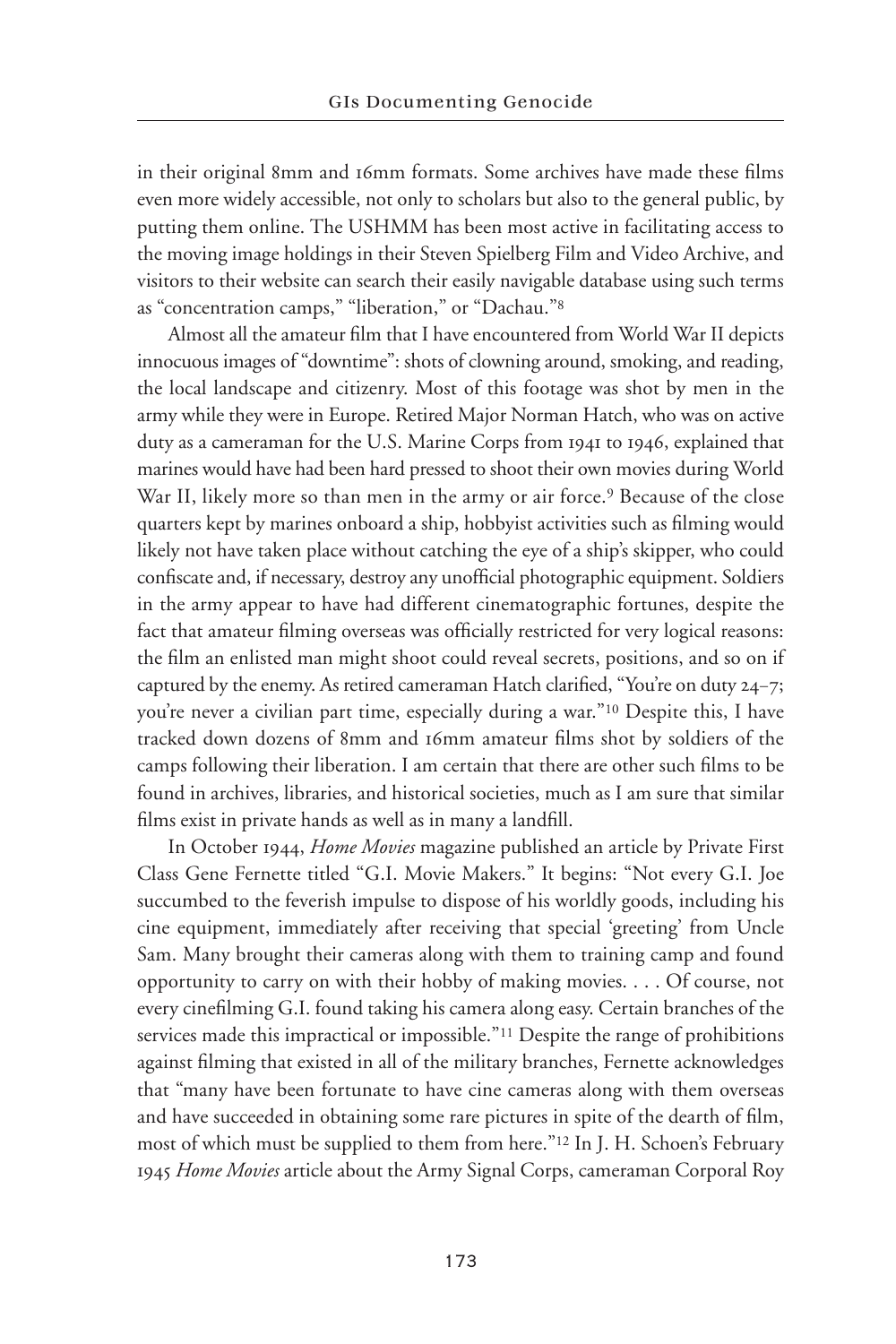

Advertisement for the Universal Camera Corporation. *Home Movies* magazine, March 1944.

Creveling openly discusses "making his own 16mm. movies at every opportunity" when he was not shooting official footage.<sup>13</sup> Although "Combat Cameraman's Communique . . ." is ostensibly about the ways that amateur cinematographers were trained by and integrated into the Army Signal Corps, it is notable that Creveling's hobbyist pursuits are discussed so openly. Personal moviemaking during the war was clearly no secret.

The stateside amateur cinematography trade press took for granted that this kind of filming was taking place during the war, as even an ongoing Universal Camera Corporation campaign made clear. In Universal Camera's March 1944 *Home Movies* advertisement, a GI writes a letter home to accompany the film footage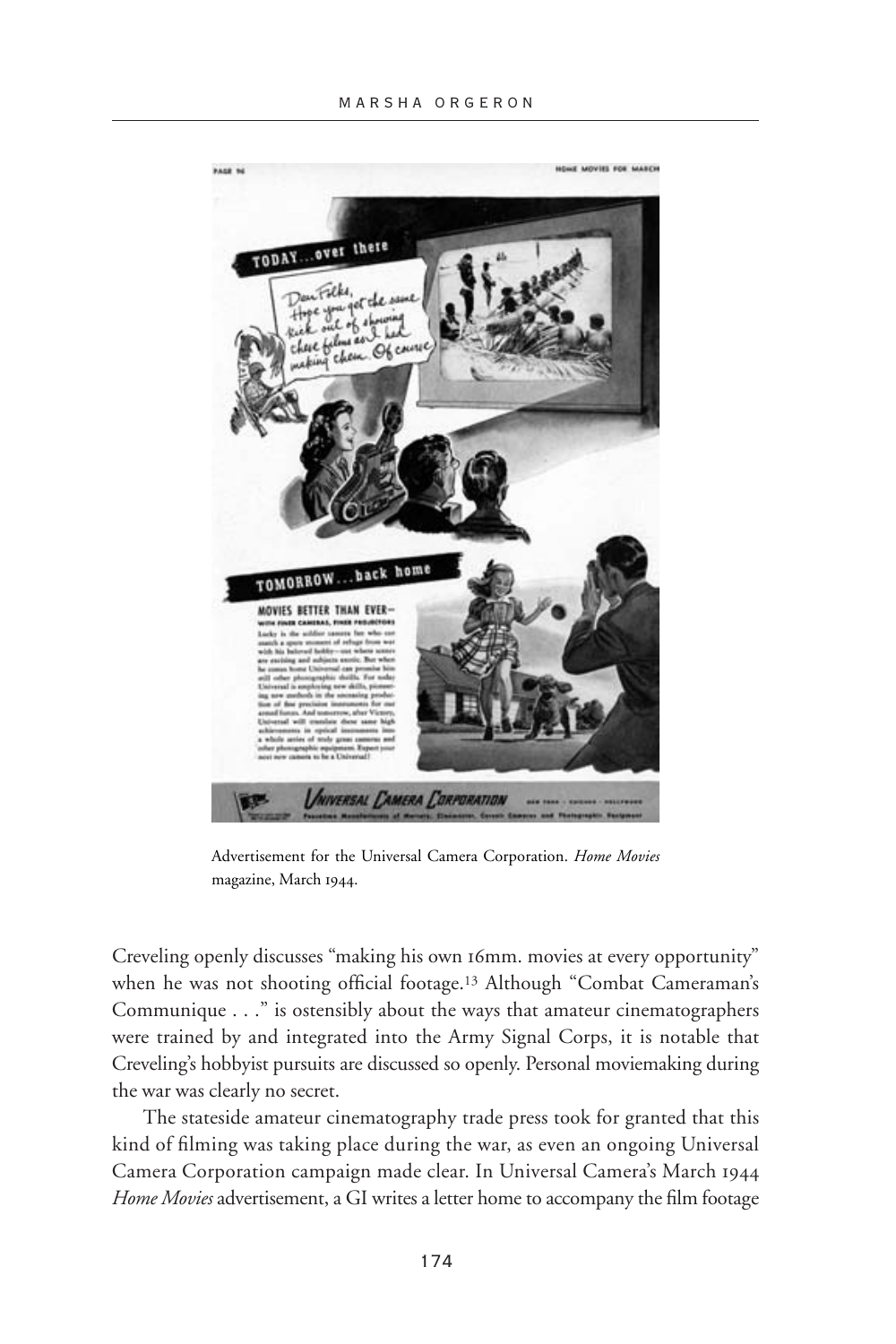he's shot, which he hopes his family will get a "kick out of."<sup>14</sup> Although his is not European front footage, nor is it imagery that resonates with the idea of war in any way, the advertisement anticipates a continuity of amateur cinematography once the soldier returns home and has more conventional "home movies" to make. It also acknowledges that at least some soldiers were making movies overseas and shipping their film back home for domestic consumption, which appears to have been the most practical method of getting film developed. The fact that a major American magazine promoting home moviemaking frequently represented and discussed the enlisted amateur cinematographer supports considering not only how these films might be understood as a unique kind of home movie but also how they might test the limits of this conceptualization.

Home movies are traditionally associated with leisure, pleasure, and family, taking birthdays, holidays, and other aspects of domestic life as their most frequently recurring subjects. But they also often depict travel (both for work and for recreation), foreign people, and places, filmed primarily with home exhibition in mind. The specific films under discussion here by and large represent traumatic images, but they are still personal mementos and were, based on surviving oral histories, used almost exclusively in home-viewing contexts. Struk has observed that American soldiers, who were encouraged to make still photographs of the atrocities they discovered at the camps, often "kept their photographs hidden" instead of sharing them on their return.<sup>15</sup> Amateur films of the war, then, might be conceived of as the rarest kinds of home movies inasmuch as they typically depict obviously unpleasant but, perhaps, equally necessary memories. They are also uniquely authored films, tied to specific individuals who both shot the footage and, in many cases, thanks in part to the hard work of the collecting institutions themselves, narrate the images in recorded interviews conducted at the time the materials were deposited.<sup>16</sup>

### **"I Wish All the People Back Home Could Walk through This Place"**

I want to begin my exploration of a sampling of these GI movies with Joseph Bernard Kushlis's 8mm film of Ohrdruf, shot at the same Buchenwald subcamp that inspired Eisenhower's commands to witness and record. Kushlis's film is part of the Fred R. Crawford Witness to the Holocaust Project at Emory University and is available online.<sup>17</sup> In a 1979 oral history, Kushlis reports being at the camp April 12 and 13, the same time as Generals Bradley, Patton, and Eisenhower's well-known visit, during which time Ohrdruf became a kind of ground zero for the call to document and report the atrocities encountered by the liberators.<sup>18</sup>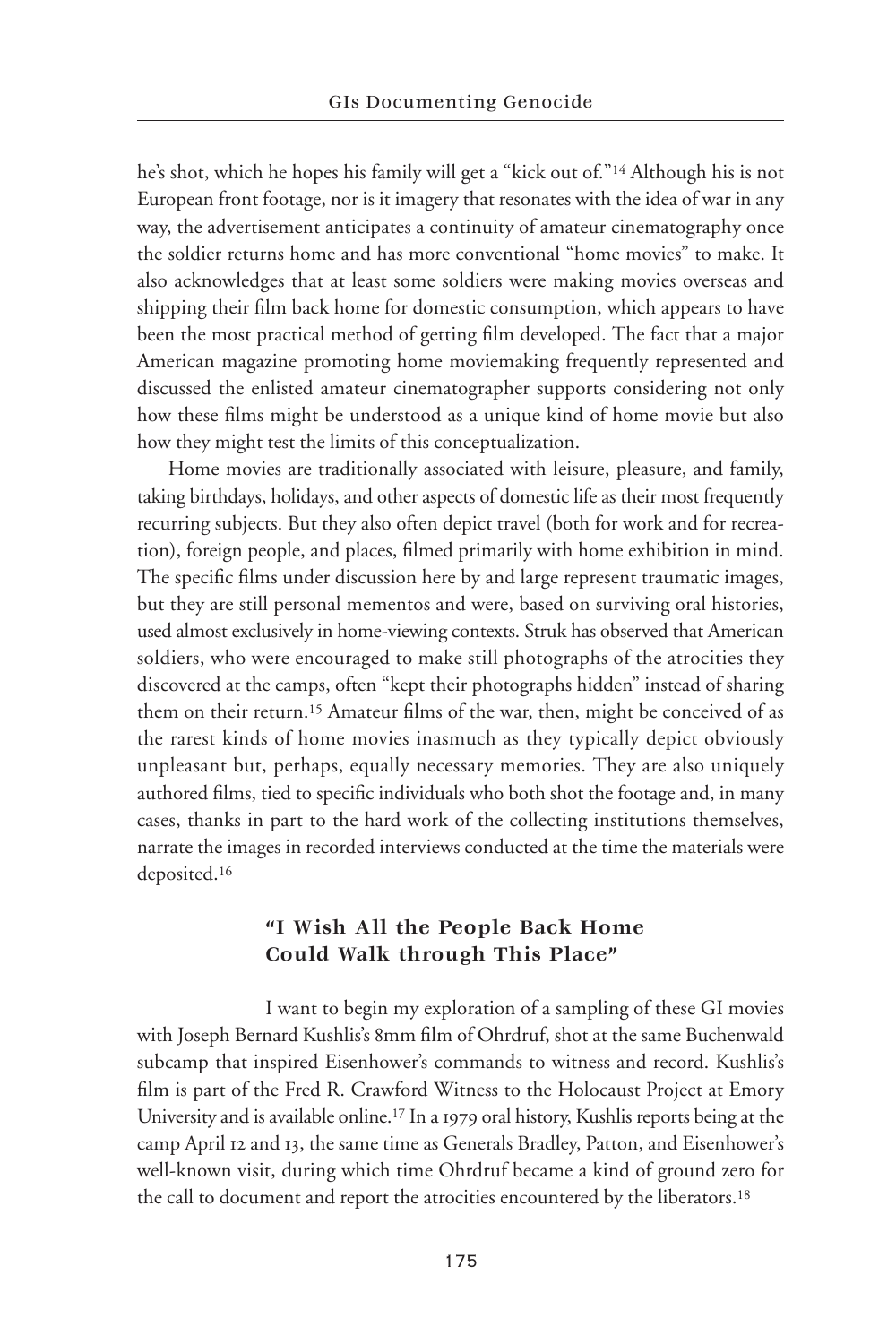Kushlis, a sergeant in the Third Army at the time, described arriving and filming at Ohrdruf:

I went over there promptly with several of my buddies and I had a small 8mm movie camera with me, which I was permitted to take with me since I had joined the outfit late in the game as a replacement. Of course, cameras earlier in the war were banned—the use of them was banned at least by the average enlisted personnel. But, I had my camera with me and I have taken these pictures of Ohrdruf—the very emaciated, starved—obviously starved—bodies lying around, most of them shot through the forehead as the Germans retreated and left them. . . . While I was there filming our officers in charge, of course, had already started civilians, picked up on the downtown streets and brought to the Camp, to perform the burial of these bodies. . . . And to bury such a large number at one time—of course, coffins were not available. . . . So, as near as I could make out, they were all being put in linen bags. My movies do show these German civilians digging the long trenches for common graves into which these bodies were then put.19

Kushlis's retrospective memory of his footage reminds us of the complexities not only of witnessing but also of capturing these images as a personal record of the genocidal acts that transpired in the camps. Kushlis clearly uses his own film as a conduit to memory—he says "my movies do show" instead of "I remember" indicating the importance and the limitations of such records. By this I mean to suggest both that the images contained in such films offer a certain portrait of the treatment of those interred in the camps, and that they provide only a partial glimpse of what was witnessed, requiring personal memory and narration to offer even the most rudimentary explanation of what they depict. Clearly the film functions partly as a companion to his memory of the camp; the two might even be considered indistinguishable.

In his footage, Kushlis employs a marked aesthetic sensibility: he appears to be especially interested in making portraits of the dead, focusing on a single body or two in a fashion that tends to them as individuals instead of just shooting scenes of mass death.<sup>20</sup> His film depicts a series of close-up portraits followed by wider shots that convey the scale of death at the camp, alternating between more intimate images and what we might call establishing shots. As Carol Zemel has demonstrated in her discussion of Holocaust liberation photographs, military film most "often took a longer or broader view, showing camp grounds strewn with bodies as liberating armies discharged their work."<sup>21</sup> Kushlis's brief record suggests an interest in individually recognizing the dead, however incomplete (for practical reasons) this representational schema is. From all appearances Kushlis filmed on his own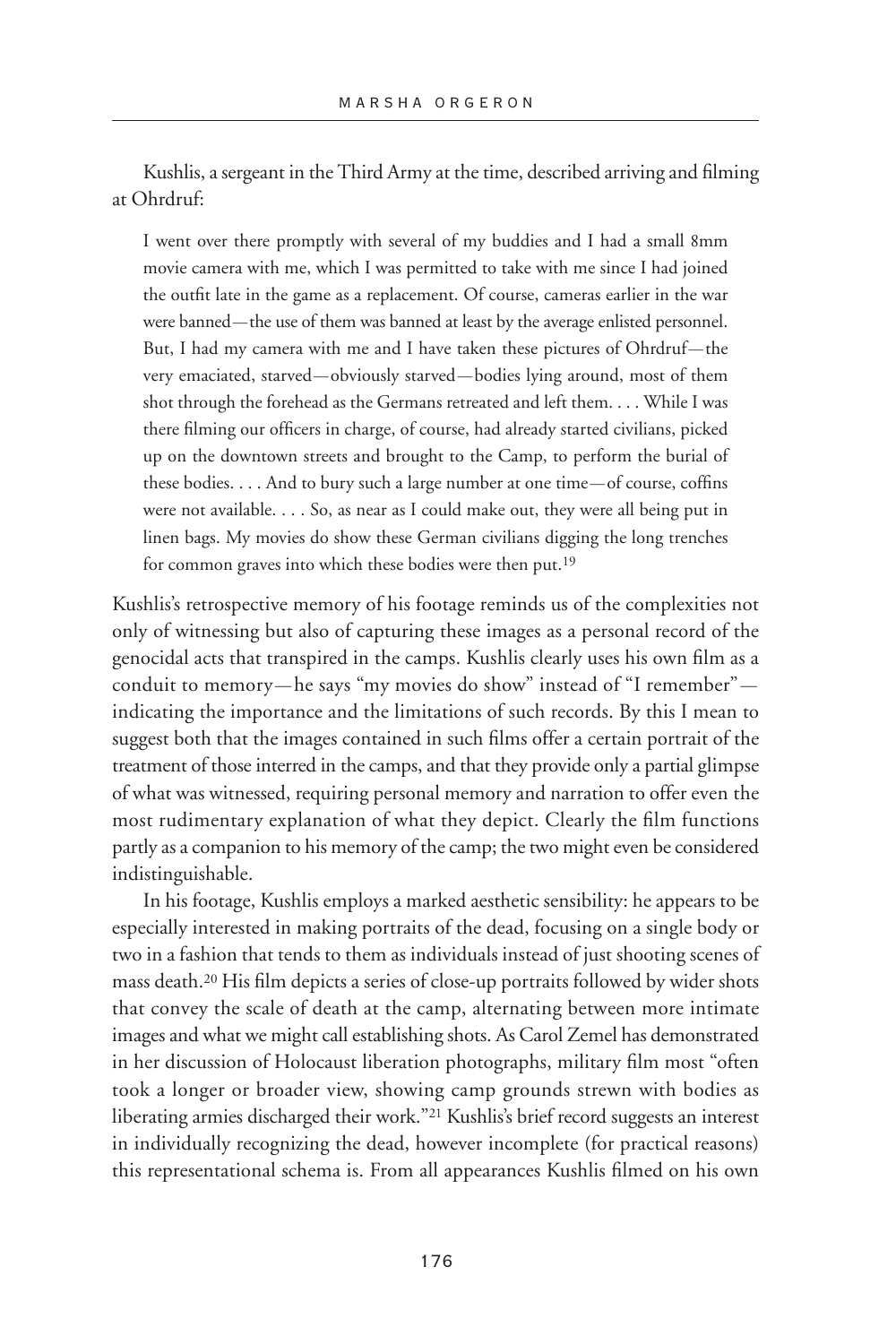accord, and his images suggest a desire to acknowledge the individual, human consequences of genocide as well as its scale at this camp.

It is also worth noting that Kushlis does not photograph any survivors. In his oral history, Kushlis specifically addresses the ethics of his decision to film what he encountered in the camp: "I viewed the scene in utter disbelief. It did occur to me that there was probably a question of morality or decency in even photographing these unfortunate people, but I quickly resolved the question to my own satisfaction in realizing that here was history that should be recorded."<sup>22</sup> Perhaps this explains his decision not to train his lens on the living?

Although we can only speculate about his representational decisions, similar versions of this justification for filming recur in oral histories of other GIs who filmed the camps. Interviewees repeatedly narrate a transition from incredulity and traumatization to a sense of historical motivation to capture these images, however obscene. As Patricia Zimmermann writes in her introduction to *Mining the Home Movie*, "Amateur films and home movies negotiate between private memories and social histories. . . . Consonant with explanatory models of history from below, the history of amateur film discourses and visual practices are always situated in context with . . . more visible forms of cultural practices."23 Zimmermann's ideas are especially relevant to understanding this unusual kind of home movie as a private version of the official and widely circulating documentation provided by the military and journalistic sources. These films exist at the shadowy interstices of personal memory and official history, and recuperating them from obscurity is the first step in moving them out of the merely personal realm.

The compulsion to capture such traumatic images—things that should be remembered even if they are not desired or fond memories—reminds us of Bourke-White's explanation of the role the camera played in her ability to witness the scenes at Buchenwald. As she elaborated, "I have to work with a veil over my mind. In photographing the murder camps, the protective veil was so tightly drawn that I hardly knew what I had taken until I saw prints of my own photographs. It was as though I was seeing those horrors for the first time."<sup>24</sup> The distancing effect Bourke-White refers to, a kind of dissociation from the present and a return to it at the moment of witnessing images instead of reality, returns us to the idea of motivation for the enlisted cinematographers under discussion here. Where Bourke-White was doing her job by photographing the camps, we might ask what motivated these soldiers to record history, especially when that history would not be seen by others.

Unlike many other amateur cinematographers who filmed scenes at the camps, Kushlis did not keep these movies to himself. He sent his exposed reels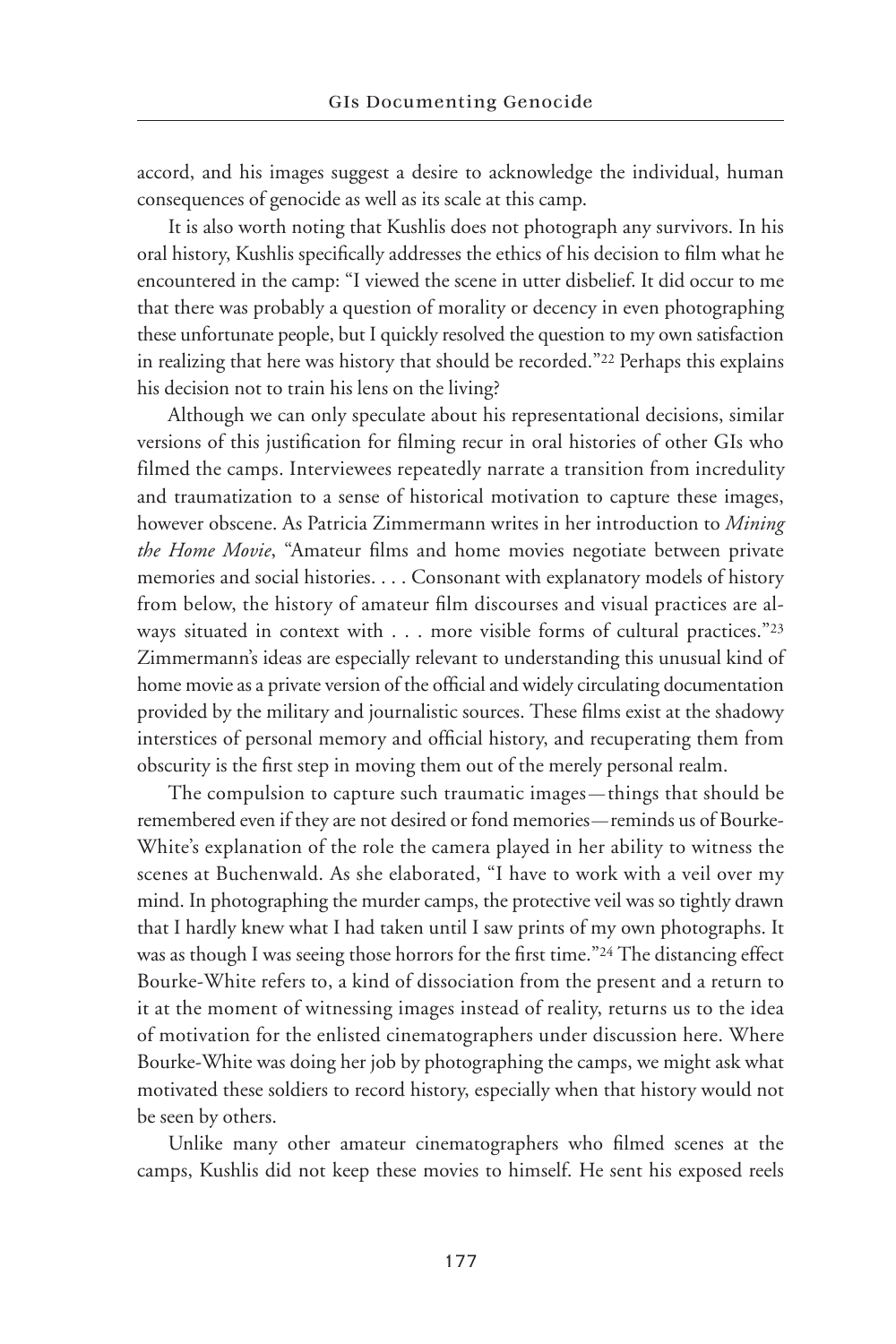back to the United States to be processed and did not view the footage until he returned home to edit it.<sup>25</sup> After the war ended, he was invited to clubs, such as the YMCA, and to other groups where he would show his movies as often as three times a week. Barbie Zelizer has discussed the experiential power of journalistic representations of the camps: "One did not need to be at the camps; the power of the image made everyone who saw the photos into a witness."<sup>26</sup> Kushlis narrates a similar trust in photographic/cinematic veracity when he explains that audiences who saw his films felt convinced of German atrocities for particular reasons: "They were all interested in seeing firsthand what they had read about. . . . Here was something taken by a strict amateur photographer in which there could be no doctoring of scenes and no faking of film. What I took was there. It was fact."27

While the fundamental spirit of Zelizer's and Kushlis's assertions is difficult to argue against, their faith in photographic indexicality and their notion that the viewing of what for them are indisputable images amounted to a sort of firsthand experience is problematic. In this case, Kushlis is—like the government—using moving images as proof of what happened in the camps, so his film might be considered as functioning along the same lines as official footage. But the perception of the amateur as functioning autonomously—we might even say outside of ideology—seems to append a magical quality of truth that is also tied to the maker's own firsthand witnessing, his own status as rememberer. Both film and memory, however, are subject to questioning. As documentarian Errol Morris has put it, "The brain is not a Reality-Recorder."<sup>28</sup> And while film can record the real, it too is subject to any number of (mis)interpretations or (mis)understandings.

This is not, in any way, intended as a questioning of Kushlis's film. Rather, Kushlis's framing here reminds us of the important perception of the amateur cinematographer's implicit relationship to the idea of truth. Indeed, there was a considerable degree of skepticism in the spring of 1945 regarding the reality of the images circulating in newsreels and journalistic photography; many thought that such atrocities were beyond belief. The value of Kushlis's footage resided, in part, in the fact that it was not official and therefore presumably not politically motivated or manipulated. His images were taken as "fact" not only because what they captured was, as he explains it, "there," but also because he acted as a personal eyewitness and narrator when he screened the film. This was also the case with official documentary footage, as Carruthers has explained: "Commentary accompanying both still and moving images needed to acknowledge possible doubts in order to refute them, a task often assigned to the figure of the formerly-cynical GI, a prominent protagonist in documentary, newsreel and press accounts of the camps' liberation."<sup>29</sup> Of course, the scale of newsreel or documentary distribution with prerecorded narration cannot compare to one man showing his home movies to a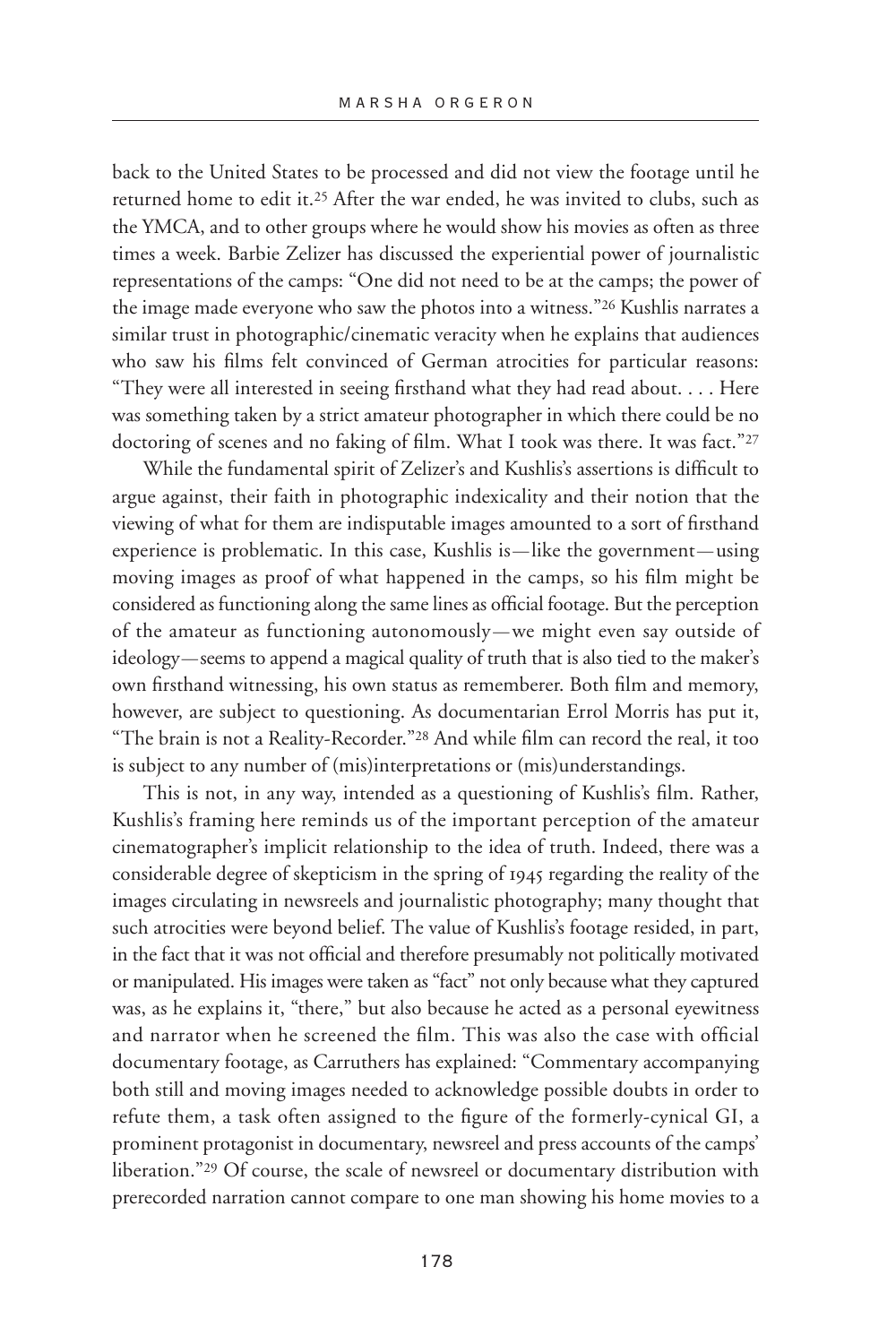community group and answering their questions in person. But the intention the function of the film and person as witness—is difficult to differentiate between. Kushlis's decision to share his films in this public fashion suggests that his "historical" motivation at the moment of filming evolved into a need to disseminate these images, presumably in an attempt to widen—a few audience members at a time the net of virtual eyewitnesses.

The films of Colonel Alexander Zabin are deposited at the U.S. Holocaust Memorial Museum and are available online, including a reel depicting scenes at postliberation Dachau.<sup>30</sup> A doctor with General Patton's Third Army and the Fourth Auxiliary Surgical Group, Zabin landed on Normandy Beach on June 7, 1944, the day after D-Day, later treated survivors at Dachau, and managed to shoot *several hours* of 16mm footage over the course of the war, in black and white as well as in color. According to a conversation with his son, Steve Zabin, the colonel had no experience making movies prior to the war, so this was not a case of the prewar hobbyist clinging to peacetime pursuits. Steve Zabin believes that his father sent the exposed film home to his family to have it developed stateside. It is quite possible that the 16mm camera he filmed with was procured in Europe; Zabin, in fact, returned home with many souvenirs of the war, including a yellow cloth star (presumably from Dachau) and thirty reels of German-made films that he found in a warehouse (including footage of Hitler).<sup>31</sup>

In spite of his inexperience, Zabin shot truly extraordinary films. According to his son, the colonel would often show these films to his immediate family, his kids, and other relatives after the war, but he did not show the Dachau footage to his friends or anyone else. Steve Zabin remembers that his father would not talk much about the Dachau footage when he did show it to his family beyond saying, in a rather unemotional way (think of Bourke-White's articulation of her emotional distancing), that it was horrendous and that his encounters at the camp justified the whole war. Zabin's own notes (contained in the original film can) indicate that the footage on the Dachau reel is "well spliced." This is somewhat unusual for the films I have encountered, most of which were edited in camera. An inspection of Zabin's film by archivist Lindsay Zarwell at USHMM reveals that the Dachau footage is spliced together in ten different places from at least two reels (one black and white, and one Kodachrome color). It would be fascinating to know if any footage taken by Zabin at Dachau was excluded from the finished reel, but we have no record of Zabin's methods of filming or editing.

Zabin's images of Dachau are careful, providing a brief but comprehensive portrait of the camp as he encountered it. The Dachau sequence begins with shots of the gas chambers (with some American soldiers occasionally in the frame), including a bathhouse label over a door, followed by images of stacked wooden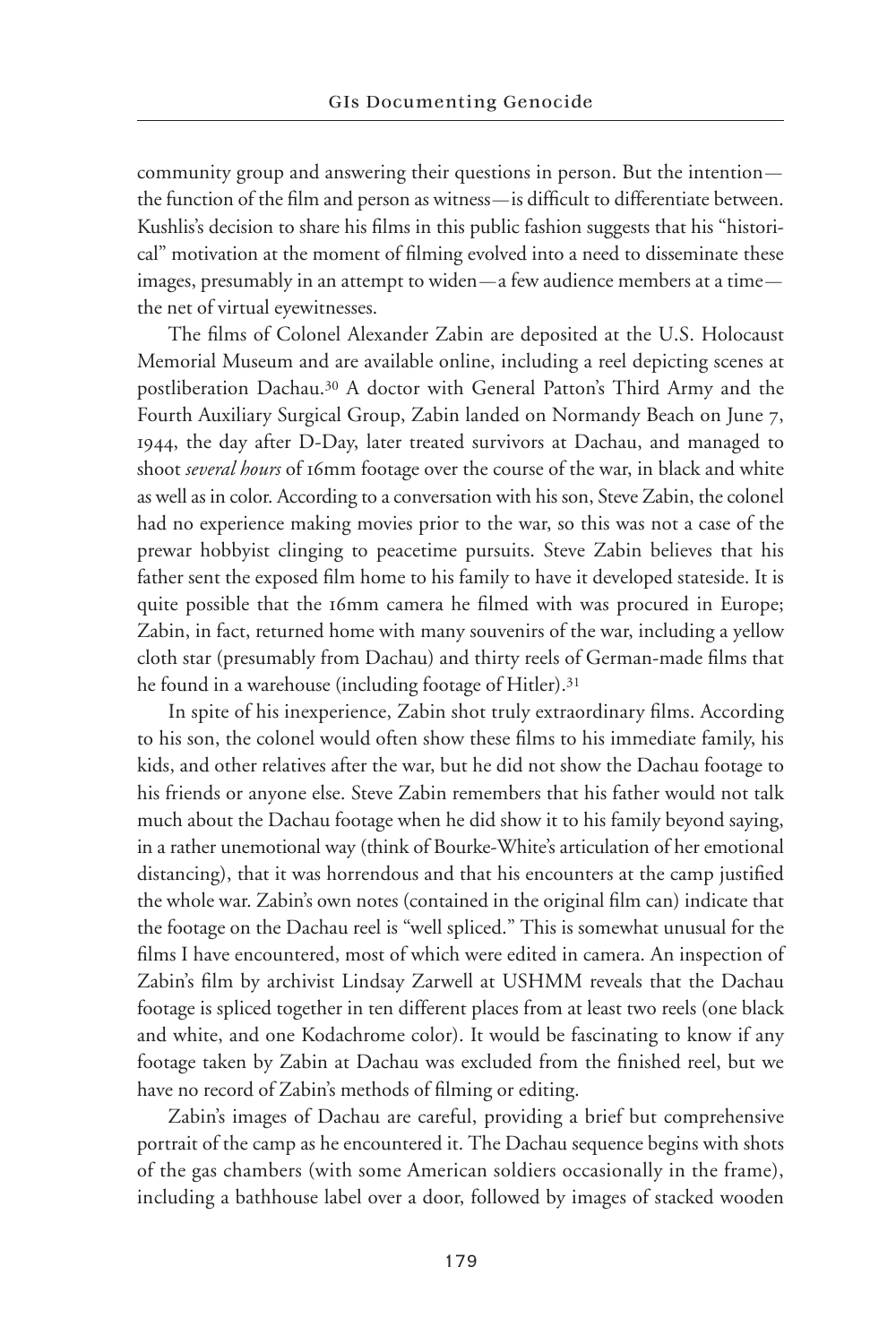coffins. These shots of inanimate camp details set the stage for what follows, but not in a fashion that prepares the viewer for what is to come. Zabin cuts to a series of shots depicting stacks of emaciated corpses, dead bodies intertwined in various stages of dress. These images are shocking for their graphic and uncensored representation. Although they logically follow from what precedes them, the move from inanimate buildings and structures to inanimate human beings in such an inhumane state is jarring. This is, however, Zabin's cinematic story of Dachau, and the shots of buildings and coffins ground the viewer in the structural realities of the camp prior to introducing the degraded human element.

From the inanimate and the dead, Zabin next includes several underexposed interior shots of the bunkers occupied by surviving prisoners, and then cuts to a sick ward where injured patients stare into the camera as it pans across them. The next cut ventures outside to a group of liberated men wearing striped uniforms. Zabin pans left and then right across the group as they listen to instructions; they, too, directly stare into the camera with blank expressions on their faces. A quick shot of a dead body in the water (perhaps a German soldier, but it is hard to tell) is followed by a series of shots taken outside the camp's gates, including a number of clothed, dead bodies. Zabin alternates between scenes of the prisoners and wider shots of the camp, including some striking high-angle shots that give a sense of the camp's geography and size. The final Dachau images are of a train, presumably at the camp station, where a series of shots reveal dead bodies on a number of the cars. The film then moves on to images of U.S. soldiers at roll call in a field and then, most jarringly, to colorful images of a young girl at a Czech folk festival. The film, much like Zabin's life, goes on.

A month after the liberation of Dachau, Zabin wrote a letter to his hometown newspaper, the *Malverne Herald*. In this letter dated May 31, 1945, he narrates visiting the camp in a fashion that resonates with the many other descriptions that issued from soldiers who entered the camps around the same time, lingering on the sensory shock and indelibility of the experience. Zabin wrote, "I can still smell the stench of the dead, decayed and burned flesh, and the horrible sights will never leave my memory. I think you know me well enough to believe what I say is nothing but the cold, ugly truth, untainted by personal feeling. I had never before been able to believe all the atrocity stories and evil deeds attributed to the Germans." Directly countering the claims that were circulating regarding the impossibility of what was being reported about the camps, Zabin goes on to describe the conditions of slave labor he witnessed, the gas chambers at Dachau, the crematoria, the prisoner barracks, and the stacks of dead bodies. Zabin concludes his letter: "Men broken in body and mind were walking skeletons, red-eyed and bewildered, with empty, helpless expressions. It is all a horrible memory, a nightmare I can never hope to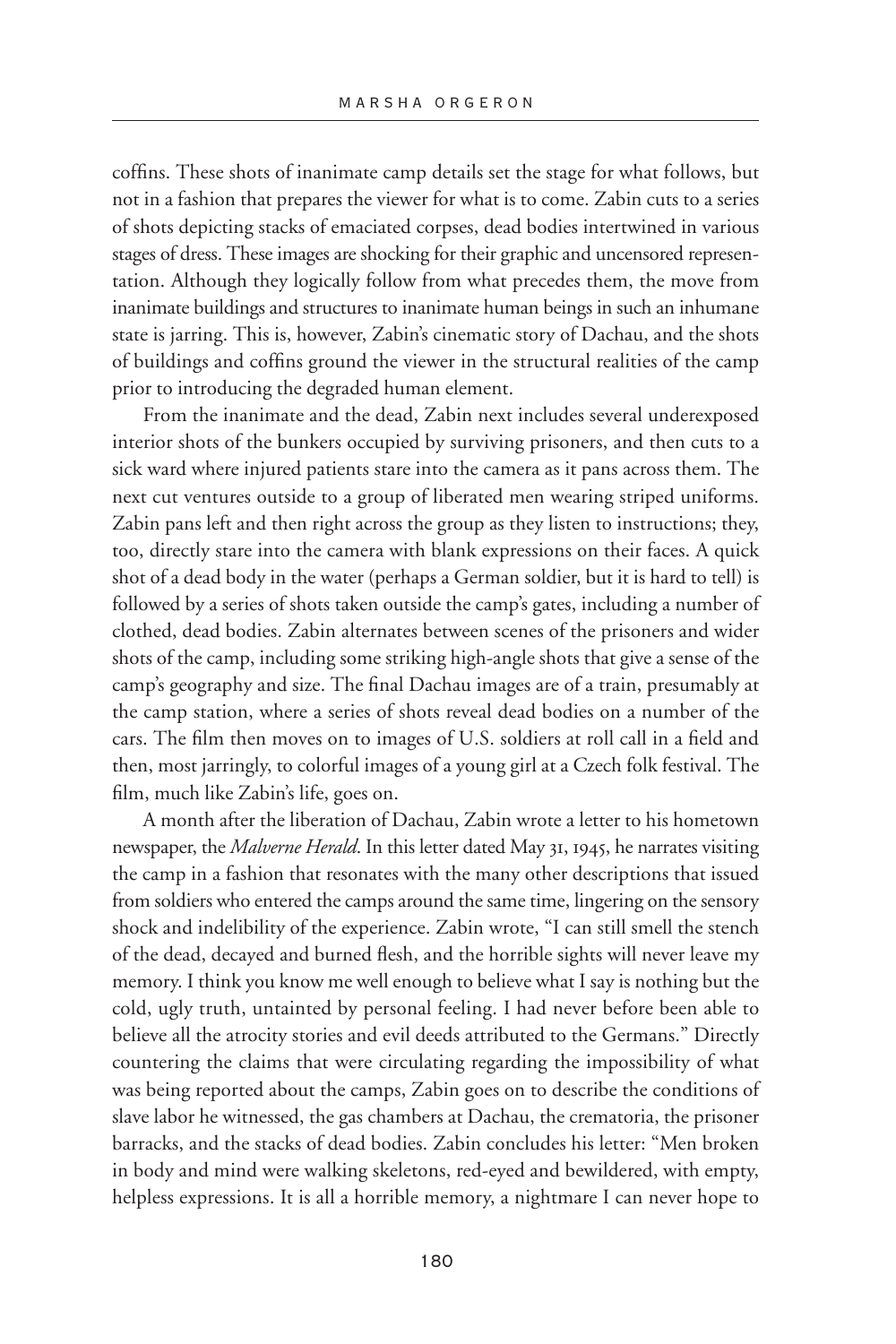forget. I wish that all the people back home could walk through this place. Then they would realize that any sacrifice they have made—even the loss of their loved ones—was not made in vain. To liberate this camp alone was sufficient reason for our war with Germany."

It is worth considering this letter as a virtual narration of Zabin's footage and of the process of conveying the factuality of the camps to civilians back home, another version of what Kushlis does with his cinematic lectures. It is, in some ways, a brief but explicit "walk through this place" as well as a reminder of how difficult it would have been to possess such devastating images, perhaps especially given Zabin's decision *not* to share them with anyone beyond his inner circle. The indelible nature of what he saw was ensured by his possession of movies that documented his experiences at Dachau and that could function as containers, or sorts, for those "horrible sights." Writing a letter narrating the horrors of the camps is one thing; sharing such explicit and painful images is clearly another.

#### **Documenting Genocide?**

As Struk, Shandler, and Zelizer all affirm in their respective research on liberation photographs, American soldiers were encouraged to shoot their own 35mm photographs of the postliberation concentration camps in part to support official reports and allay suspicions that things could not be as bad as they seemed. Amateur cinematographers no doubt were allowed—and on occasion were encouraged—to make movies of the camps for the same reason. While this chapter is framed in the context of "GIs documenting genocide," it is necessary to pause here to reflect on the fact that none of the amateur or official images can live up to that ambitious concept. Although each reel of film captures hints of what transpired in the camps, the films are more opaque than they are revelatory, more reliant on human memory (itself spotty and interestingly reliant on the photographic) than on the sheer explanatory abilities of their own images, and they are always representations of acts that transpired in the past. As many have argued, there is no adequate way to depict what actually happened in any of the camps under discussion in this chapter. I do not believe that this is just a function of the scale and degree of trauma associated with the Holocaust (although this certainly presents representational challenges of its own), but is rather inherent in the nature of documentary images, which are also subjective and partial. What these amateur cinematographers offer, however, is intriguing and valuable precisely because it is so clearly subjective and partial. Each one, in their own way, captures a "walk through" the camp at a particular moment in its postliberation lifeline. These amateur cinematographers' choices—to film the dead, to film the living, not to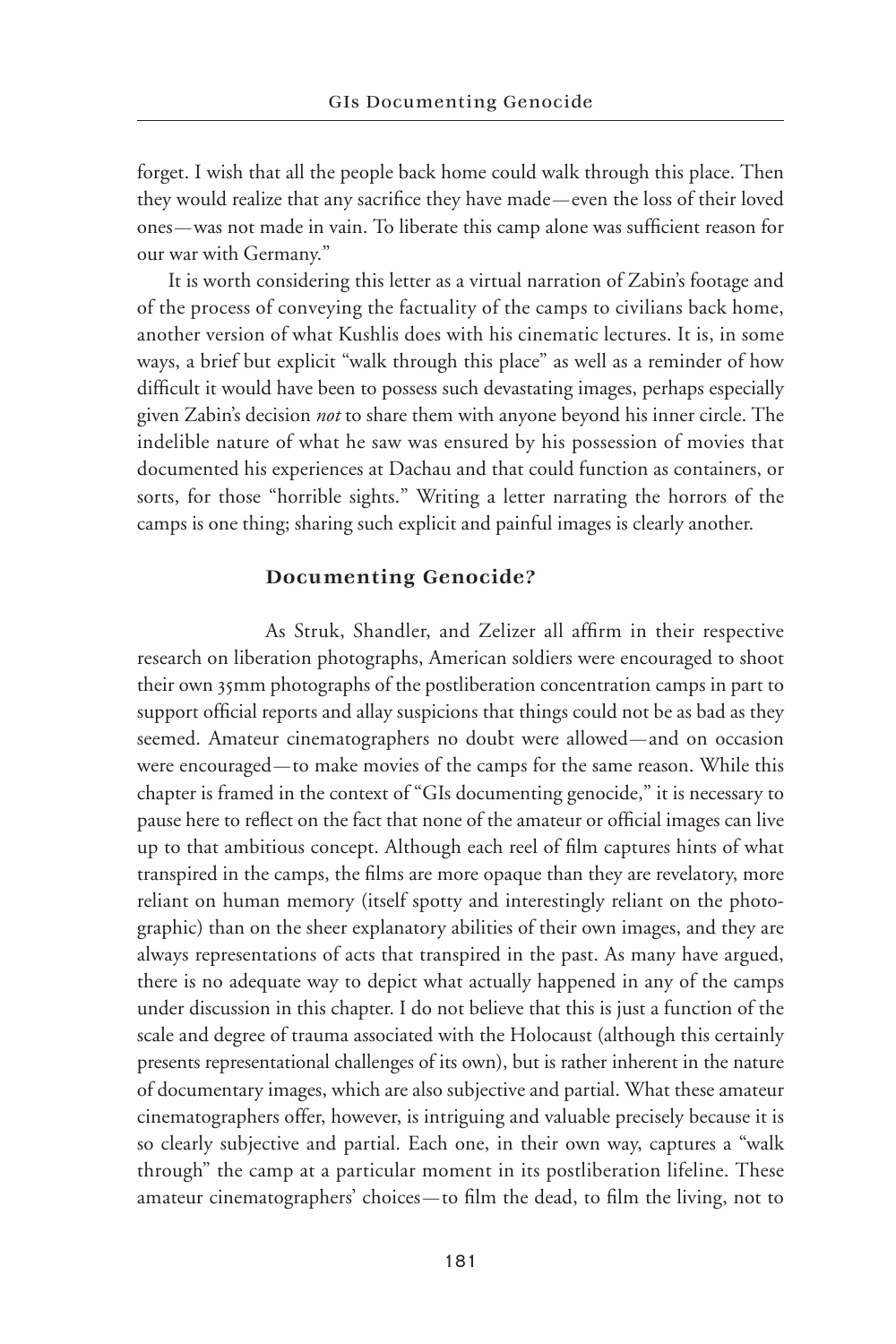film the dead, not to film the living—remind us of the deeply personal nature of these men's experiences and of their decisions about what to remember, and what, perhaps, to try to forget. They are also a concrete indicator of the intimate relationship between memory and photography.

In conclusion, I want to consider two differently authored films that occupy divergent ends of the representational spectrum. William Fedeli, who eventually became a lieutenant colonel but was a supply officer with the Quartermaster group when he first went overseas, shot fourteen reels of 8mm footage, mostly in color, which now reside at the Library of Congress. As he reported in an oral history, he started shooting movies while training in Iowa and brought his camera with him overseas, where he reported having it with him all the time. At the end of the war he was in Weimar and made his way to Buchenwald after it was liberated. The notes on this canister of film, which is not available online, read: "1945: Concentration camp in Nordhausen Germany, Ike, Frankfurt, Air trip to England, Cambridge." Fedeli's footage depicts Nordhausen (originally a subcamp of Buchenwald that eventually became a camp with subcamps of its own), which was largely devoted to producing weapons, hence the military detritus seen throughout the footage.<sup>32</sup>

As Fedeli reported in his oral history, "What I saw is what everybody knows; I saw some of the bones that were baked into the oven. I didn't see them being gassed or anything, but I saw how they lived in these bunks four high and so on . . . walking bones." Fedeli narrates his memories of what he witnessed at the camps in a fashion that evokes precisely the kinds of images we see in both Kushlis's and Zabin's footage. His description evokes what have become the iconographic images of the Holocaust: the bones, the ovens, the living skeletons. But Fedeli's footage is notable because it does *not* show us these instantly recognizable, graphic images of deprivation and death that we are accustomed to—and expect—in liberation footage, amateur or otherwise, and which Fedeli claims to have witnessed firsthand. Whether this was an intentional avoidance on Fedeli's part or it reflects the reality of the day on which he shot the film is unknowable, as this is not a subject broached in his oral history. It is worth noting that Fedeli also includes what he *did not see* in his oral history by invoking the genocidal tool of the gas chambers as part of his experience of the camp. While acknowledging that he did not see the gassing for himself, Fedeli witnessed the traces of that process; his knowledge of what happened in the camp clearly went well beyond the parameters of what he witnessed at the specific moment he arrived.

When asked about the pragmatics of shooting during the war, Fedeli reported: "I wasn't supposed to do that but they never said anything to me." Despite prohibitions about filming, Fedeli shot, suggesting a personal motivation that outweighed the risk of potential disciplinary action. But we are left wondering, then, why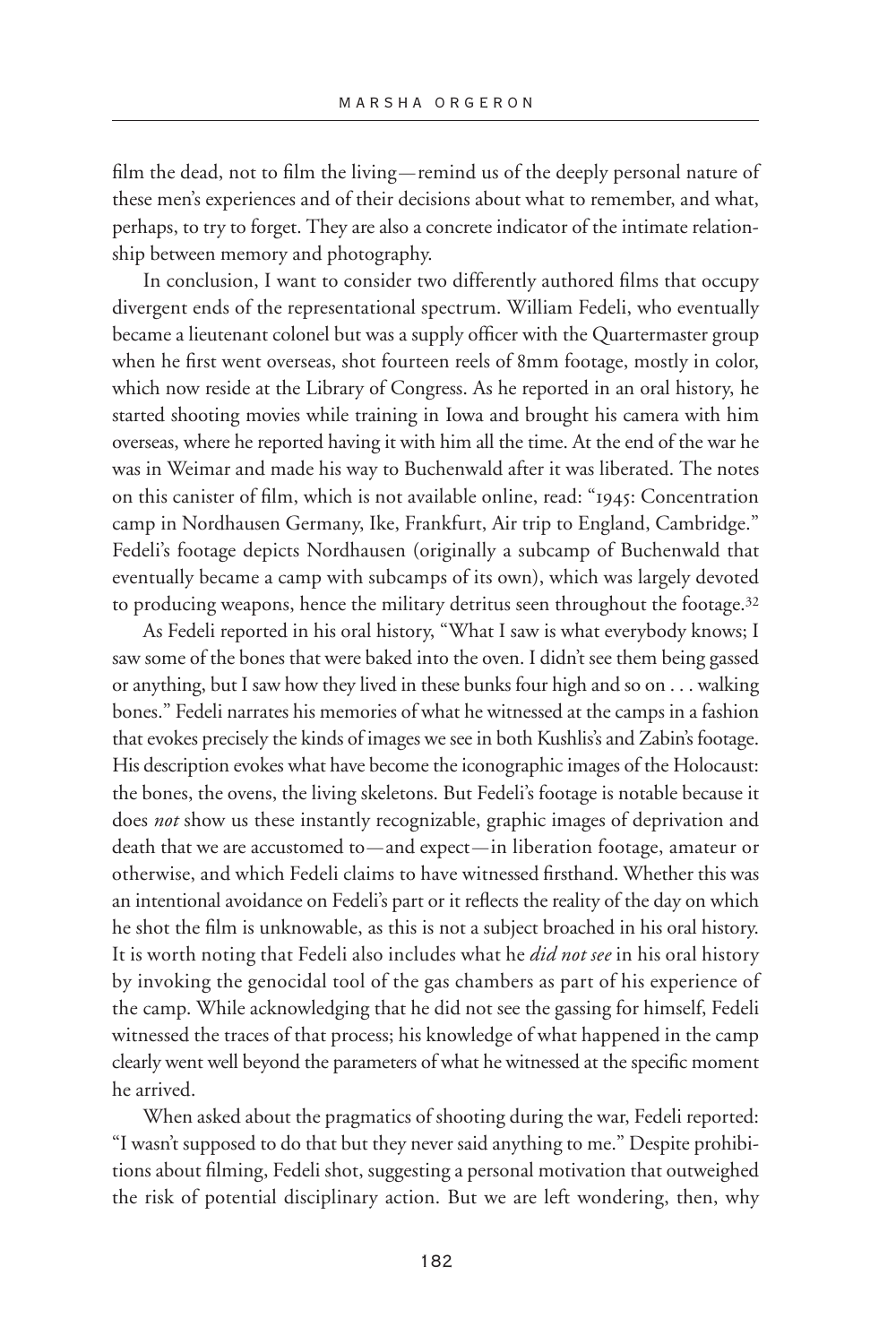Fedeli might have excluded the sights that so traumatized and motivated other amateur cinematographers. In his films, we may be witnessing a version of selective memory enacted on 8mm, something much more in line with our traditional conceptualization of appropriate home movie content. Fedeli may also have censored his own final product, editing out footage that he considered too traumatic or graphic. The footage might also have been underexposed or even lost. Whatever the reason, his film is striking because of what it does not represent.

We encounter the opposite kind of representation in future Hollywood filmmaker Sam Fuller's concentration camp footage. At the close of the war, Fuller was with the First Infantry Division as they liberated Falkenau concentration camp in the former Czechoslovakia. At the request of his commanding officer, Fuller shot his footage with a 16mm Bell & Howell camera his mother sent him while he was overseas. Like many other GIs, it is likely that Fuller sent his exposed film home to be developed; a note to his brother, while likely not the one accompanying this particular footage, indicates that sending film home was part of Fuller's routine.<sup>33</sup> I have written extensively about the Falkenau footage and Fuller's Hollywood World War II films elsewhere, but in the larger context of this discussion there are a few things that make Fuller's film unique and an exemplary instance of a GI attempting to document what happened in the camps.<sup>34</sup> First, Fuller's is the only amateur footage of the camps that I have encountered that is so extensively and carefully edited, and so long in duration that it might reasonably be understood as a narrative film, as opposed to a home movie. The Falkenau footage has about seventy splices in it, almost certainly done after Fuller returned stateside, and runs roughly twenty-two minutes in length, far exceeding any of the other footage under discussion in this chapter.

Fuller later returned to the site of Falkenau camp with documentarian Emil Weiss, whose film *Falkenau, the Impossible* (released in 1988 in France) includes footage of Fuller narrating the film he shot in 1945, which he called "his first movie."<sup>35</sup> Fuller's Falkenau footage shows the removal of dead bodies from a shed; the dressing of corpses by local townspeople; close-ups of the corpses that testify to the abuses they endured; shots of survivors observing the scene; and an extended burial ritual that included parading the dead bodies through town, pushed by the townspeople who denied any knowledge of what had transpired in the camps. Where Fedeli's footage might be viewed without being sure that it was shot in a concentration camp, there is no mistaking what Fuller's camera is witnessing.

Historian Sybil Milton has criticized the use of still photographs documenting the Holocaust without identifying "the origin or purpose of the photograph; whether the photographer was Nazi or Jewish; and whether the image was exploitative, reportorial, or memorial in nature."<sup>36</sup> We know that the films under discussion in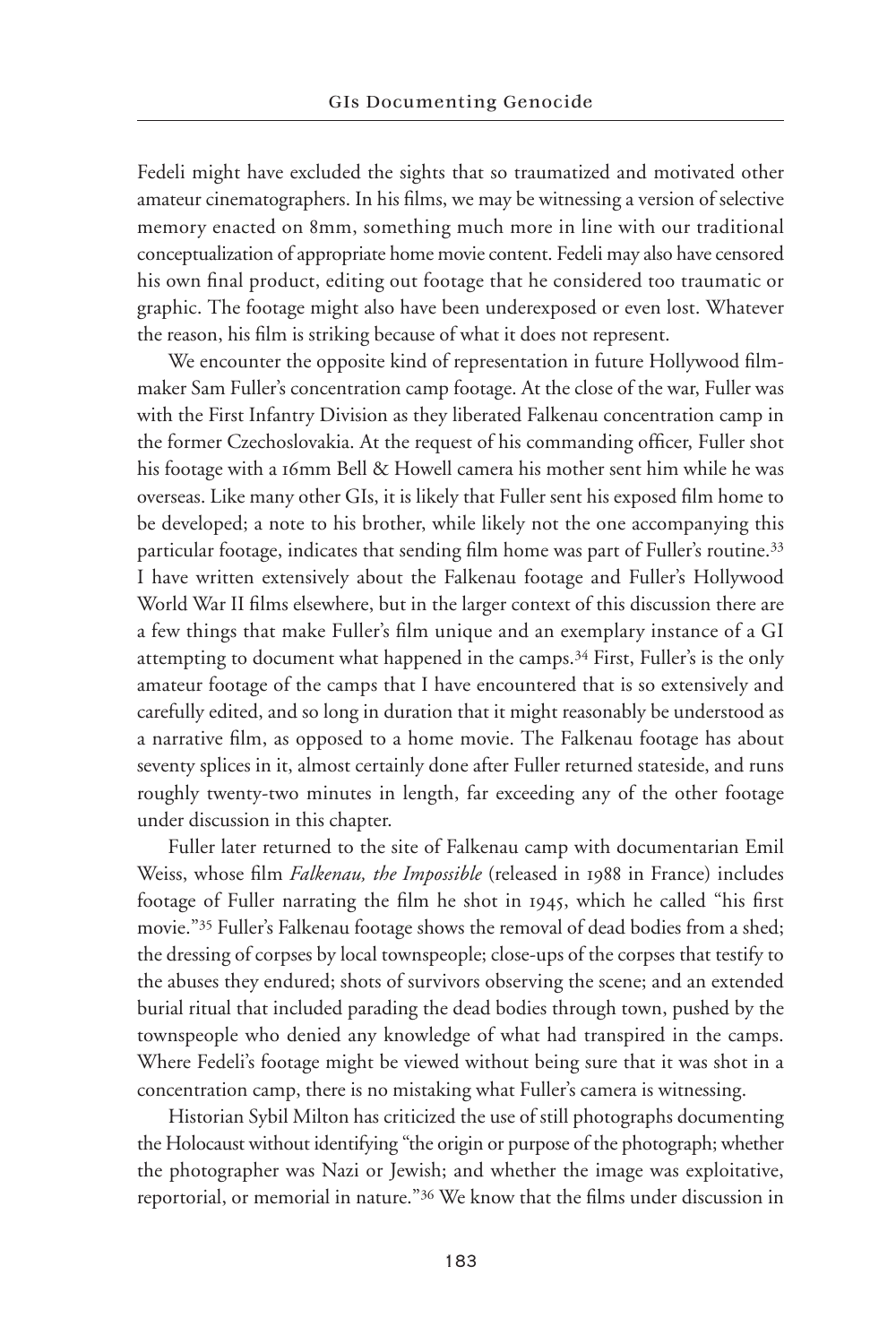this chapter were made by liberators, and that what these men filmed was not intended for or used in any official capacity. These are imagistic souvenirs, memorials of the dead and dying, potential antidotes to disbelief, and supplements to the fragility of both human memory and comprehension. This overview of amateur film records of the camps begins to explore what Patricia Zimmermann describes as "the practical problematic of home movies as artifacts that require mining, excavation, exhumation, reprocessing and reconsideration . . . moving them out of the realm of inert evidence into a more dynamic relationship to provide historical explanation."<sup>37</sup>

Increasing availability of these films in archives and online begins to move these private renderings of the camps into the public sphere. These images can only, as Zimmermann implies, "provide historical explanation" with diligent contextual and historical work, which has only just begun in this chapter. These are not counternarratives to the official records of the camps, but rather supplemental portraits inspired by the very human urge to document. They do not depict genocide per se, but they capture what remained of and in the camps at a crucial moment in their history. Unlike the official records of the camps, which were explicitly evidentiary in nature, these films are striking as equally experiential: their makers were documenting what they saw, but also their own experience with the war and its aftermath. Bourke-White may have used her camera to justify looking at the unbearable sights she encountered, but these men were not explicitly doing their jobs by filming images of the camps. Their films are more than just "informational pictures," to return to Crowther's terminology with which this chapter began, although they are that as well. They are also home movies that affirm the role these men played as "eyewitness to that great agony," to borrow words from then-amateur cinematographer Sam Fuller.<sup>38</sup> Indeed, I think it is fair to say that these men were, in some ways, validating their own work as soldiers or doctors or quartermasters, making films that proved, at least to them, the justifiable nature of the war as a whole.

## notes

I am grateful for a North Carolina State University College of Humanities and Social Sciences Scholarly Project Award, which facilitated the archival research for this project. A version of this chapter was presented as "Orphans of the War: Amateur Films of Concentration Camps" at the Sixth Orphan Film Symposium at New York University, March 26–29, 2008. I would like to acknowledge the generous archival assistance I received on this project, especially from Lindsay Zarwell and Bruce Levy at the United States Holocaust Memorial Museum; Rosemary Hanes, Mike Mashon, and Alexa Potter at the Library of Congress;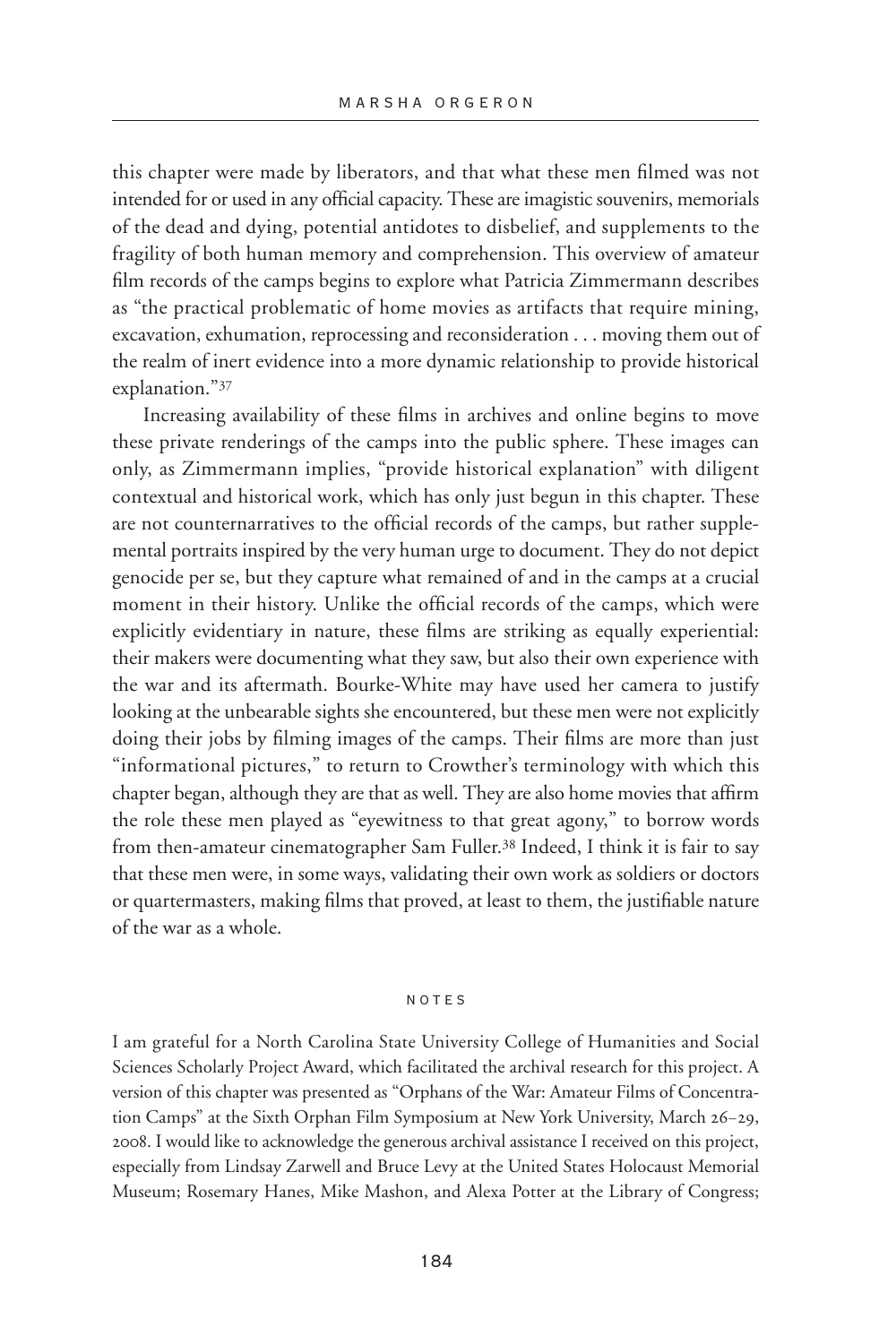Snowden Becker at the Academy of Motion Pictures; and Nancy Watkins at Emory University. Norm Hatch, Polly Petit, and Steve Zabin all took the time to discuss aspects of this research with me, and my thinking on this subject has been greatly enriched through my conversations with them.

1. For more on the use of film as evidence of Nazi atrocities, see Caven, "Horror in Our Time"; Douglas, "Film as Witness"; Carruthers, "Compulsory Viewing"; Struk, *Photographing the Holocaust*; Losson, "Notes on the Images of the Camps"; and Huppauf, "Emptying the Gaze."

2. Ham's footage of Buchenwald is available at the United States Holocaust Memorial Museum and is viewable online at http://resources.ushmm.org/film/display/detail.php?file  $num=1054$ .

3. Abzug's *Inside the Vicious Heart* discusses the visit made by Eisenhower, who was accompanied by Generals George Patton and Omar Bradley, and the resulting sense of urgency felt by all to encourage both widespread eyewitnessing and documentation of the atrocities they encountered at the camps. See especially pages 20–30 and 132–35.

4. Shandler, *While America Watches*, 3.

5. Carruthers, "Compulsory Viewing," 733–59.

6. Bernd Huppauf references 8mm footage in the context of German soldiers who filmed during the war, but he does not discuss anything beyond still photography in any detail in "Emptying the Gaze," 5.

7. A point about terminology: while I use the term "amateur film" most frequently here, most of the films I am discussing were made by nonprofessional filmmakers for personal use and home viewing, which justifies using the term "home movies" to describe them. However, while many home movies were shot abroad during vacations and business travel, the term "amateur" often seems most appropriate here given the nature of the films' subject matter, which defies most working definitions of the representational parameters of the "home movie." For more on home movie taxonomies, see the report produced for "The Center for Home Movies 2010 Digitization & Access Summit," http://www.centerforhome movies.org/Home\_Movie\_Summit\_Final\_Report.pdf.

8. See http://resources.ushmm.org/film/search/index.php.

9. Interview with Major Norman Hatch (U.S. Marine Core Reserve) by the author on November 15, 2007. A complete version of this interview was published as Orgeron, "Filming the Marines in the Pacific."

10. Ibid., 153.

11. Fernett, "G.I. Movie Makers," 409.

12. Ibid., 442.

13. Schoen, "Combat Cameraman's Communique . . . ," 81.

14. Universal Camera Corporation, 1944 advertisement, *Home Movies*.

15. Struk, *Photographing the Holocaust*, 31.

16. For more on the "unsigned" nature of official footage of the camps, see Losson, "Notes on the Images of the Camps," 26.

17. See http://sage.library.emory.edu/collection-0608.html.